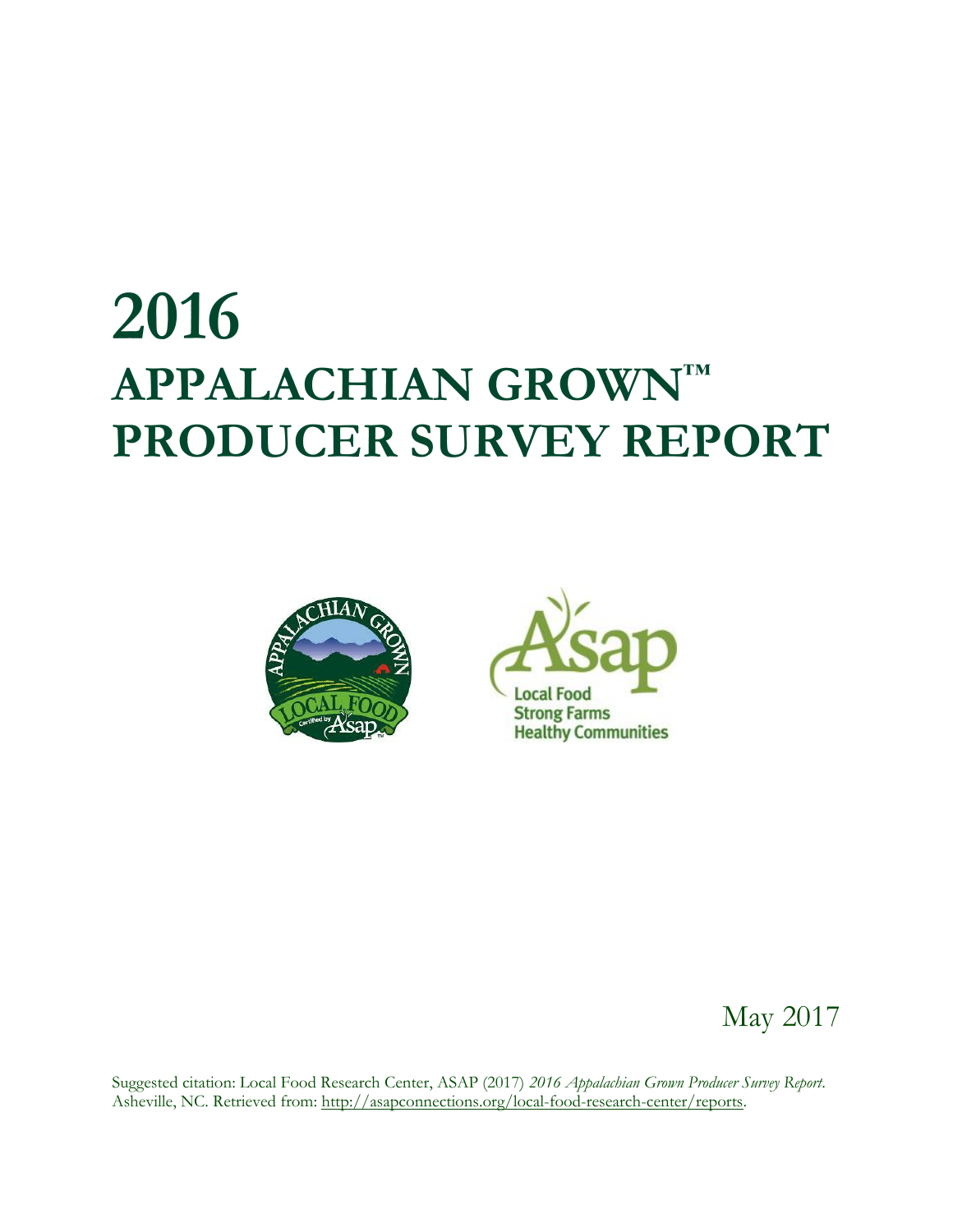### **CONTENTS**

|                                            | 3  |
|--------------------------------------------|----|
| About the Appalachian Grown Program        |    |
| The 2016 Appalachian Grown Producer Survey |    |
|                                            |    |
|                                            | -6 |
|                                            |    |
|                                            |    |
|                                            |    |
|                                            | 9  |
|                                            | 11 |
|                                            | 12 |
|                                            | 13 |
|                                            |    |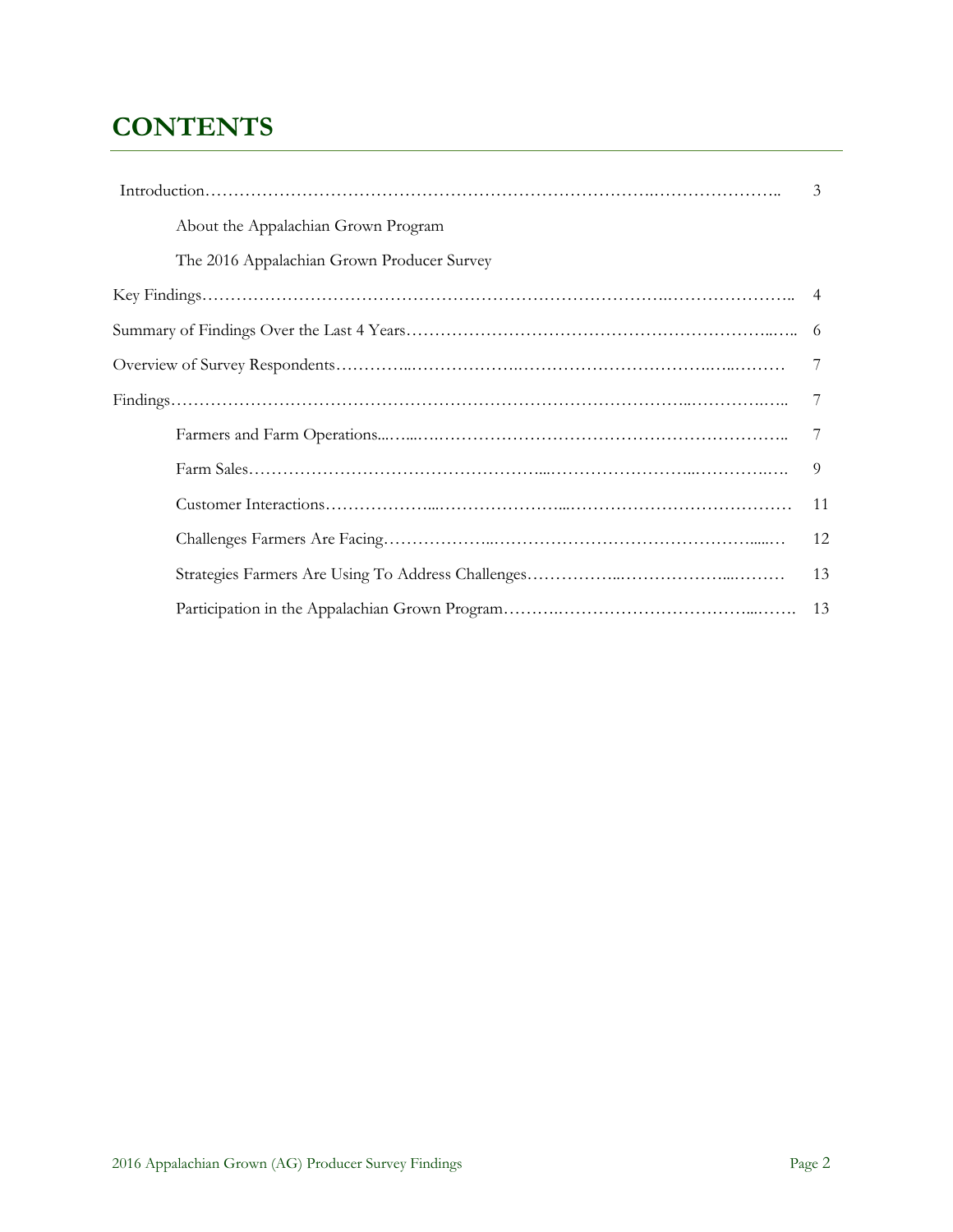### **INTRODUCTION**

#### **About the Appalachian Grown Program**

ASAP's mission is to help local farms thrive, link farmers to markets and supporters, and build healthy communities through connections to local food. In our mission to support Southern Appalachian farms and build a local food system, ASAP developed the Appalachian Grown program in 2007 with the goals of expanding local markets by area farmers and providing a way for the public to easily identify products from local farms.

Appalachian Grown is a branding program for farms, tailgate markets, retailers, and wholesalers that certifies food and agricultural products grown or raised on farms in Western North Carolina and the Southern Appalachian Mountains. This region includes 60 Appalachian counties in North Carolina, Georgia, South Carolina, Tennessee, and Virginia. Appalachian Grown means Certified Local. A trusted label helps buyers and shoppers know when they are spending their dollars to the benefit of local family farms and communities. When consumers see the Appalachian Grown logo – at stores, restaurants, tailgates, and other businesses – they know they're buying fresher foods that support family farms, strengthen the local economy, preserve rural culture, and protect the region's natural beauty.

#### **In 2016, 925 farms were Appalachian Grown certified.**

#### **The 2016 Appalachian Grown Producer Survey**

Every year since the Appalachian Grown (AG) program was founded, a survey has been sent to all AG farms to help us understand the experiences of farmers, assess the impact of program services and support, and gather feedback to be used to shape the program's future direction.

In February 2017, this annual online survey was sent to the 859 AG certified producers for whom we had a valid email address. The survey opened February 9, 2017 and closed on March 1, 2017. A total of **254** out of the 859 producers completed the survey, a response rate of **30%**.

This report contains the findings from this survey.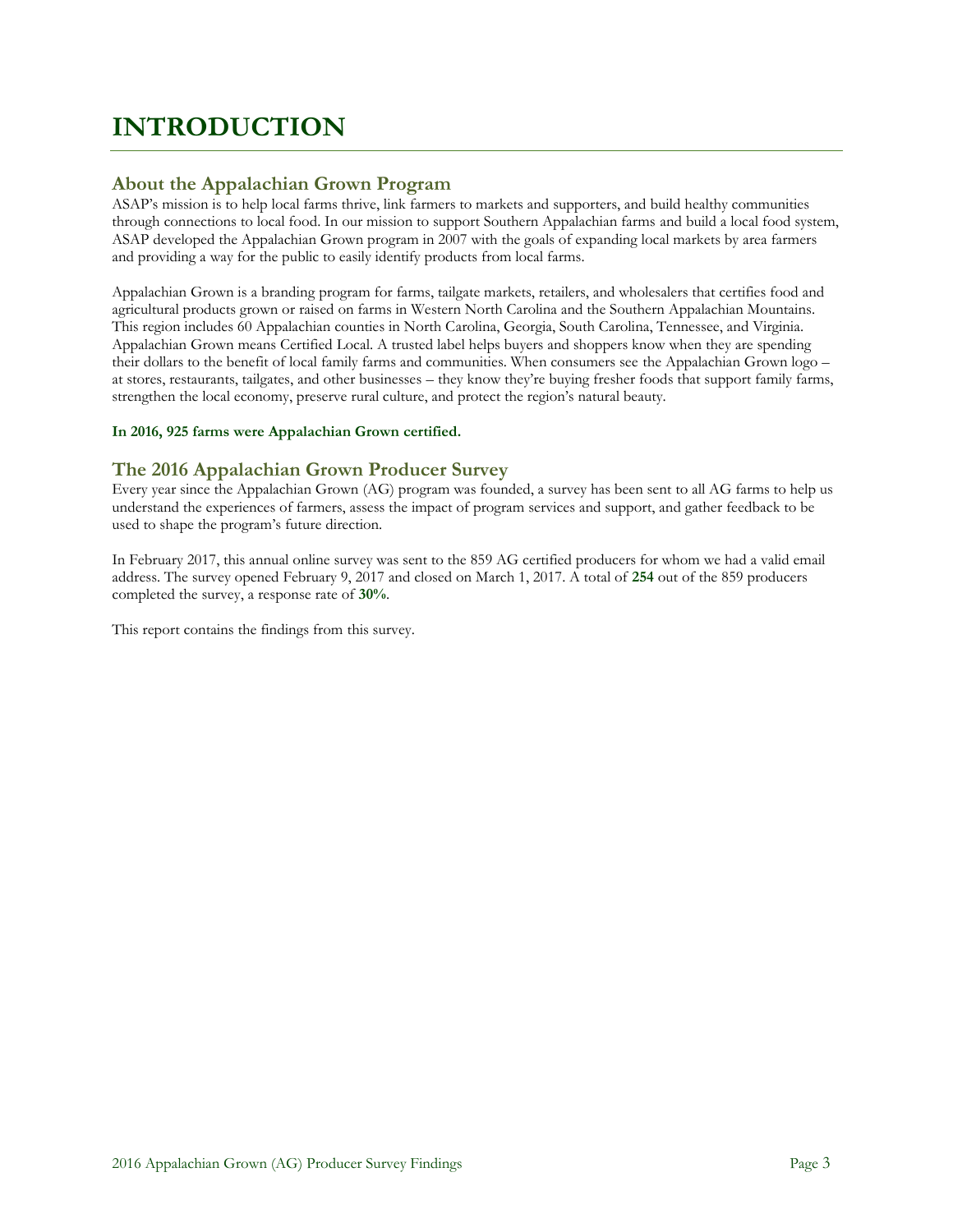### **KEY FINDINGS**

### **Farmers and Farm Operations**

- Approximately half of AG farmers are new or beginning farmers: 46% of farmers have been farming for 10 years or less compared to the national average of **25%.<sup>1</sup>**
- AG farmers produce food on a wide range of acres: the number of farm acres in production (including grazing and foraging lands) range from 1/10 of an acre to 500 acres. The average number of farm acres in production was 38.5.

### **Farm Sales**

- Half of AG farmers sell to wholesale markets.
- Most AG farmers (77%) feel there were the same number of market outlets or more market outlets available to them in 2016 as in 2015: only 13% feel there were fewer markets available in 2016.
- Approximately ¾ of AG farmers' sales were direct in both 2015 and 2016: in 2015, 75% of farmer sales, on average, were direct compared with 74% in 2016.
- $\div$  The majority of AG farmers' total sales (81%) were sold to markets within approximately 100 miles of Asheville.
- Almost half of all products (40%) sold by AG farmers were identified with AG branding materials (with labeling, boxes, twist ties, signage, etc.).
- Farmers markets are the biggest area of increased sales, followed by restaurants: 40% of respondents reported that their sales at farmers markets increased from 2015 to 2016. 29% of respondents reported that their sales to restaurants increased.
- Almost half of AG farmers (41%) sold products to new markets (direct or wholesale) in 2016.
- AG farmers' expansion into new markets is influenced by a number of factors: the top factor identified was increased market opportunities followed by improved relationships with buyers.
- $\div$  The majority of AG farmers (80%) hope to expand into new markets in 2017. Restaurants are the market that the greatest number of farmers hope to expand into followed by on farm sales.
- $\div$  Over  $\frac{1}{4}$  of AG farmers hope to expand into either farmers markets, restaurants, or on-farm sales in 2017: 31% indicated that they hope to expand into restaurants, 30% into on-farm sales, and 28% into farmers markets.

<sup>&</sup>lt;sup>1</sup> USDA NASS, 2012 Census of Agriculture. Retrieved from:

https://www.agcensus.usda.gov/Publications/2012/Online\_Resources/Highlights/Beginning\_Farmers/.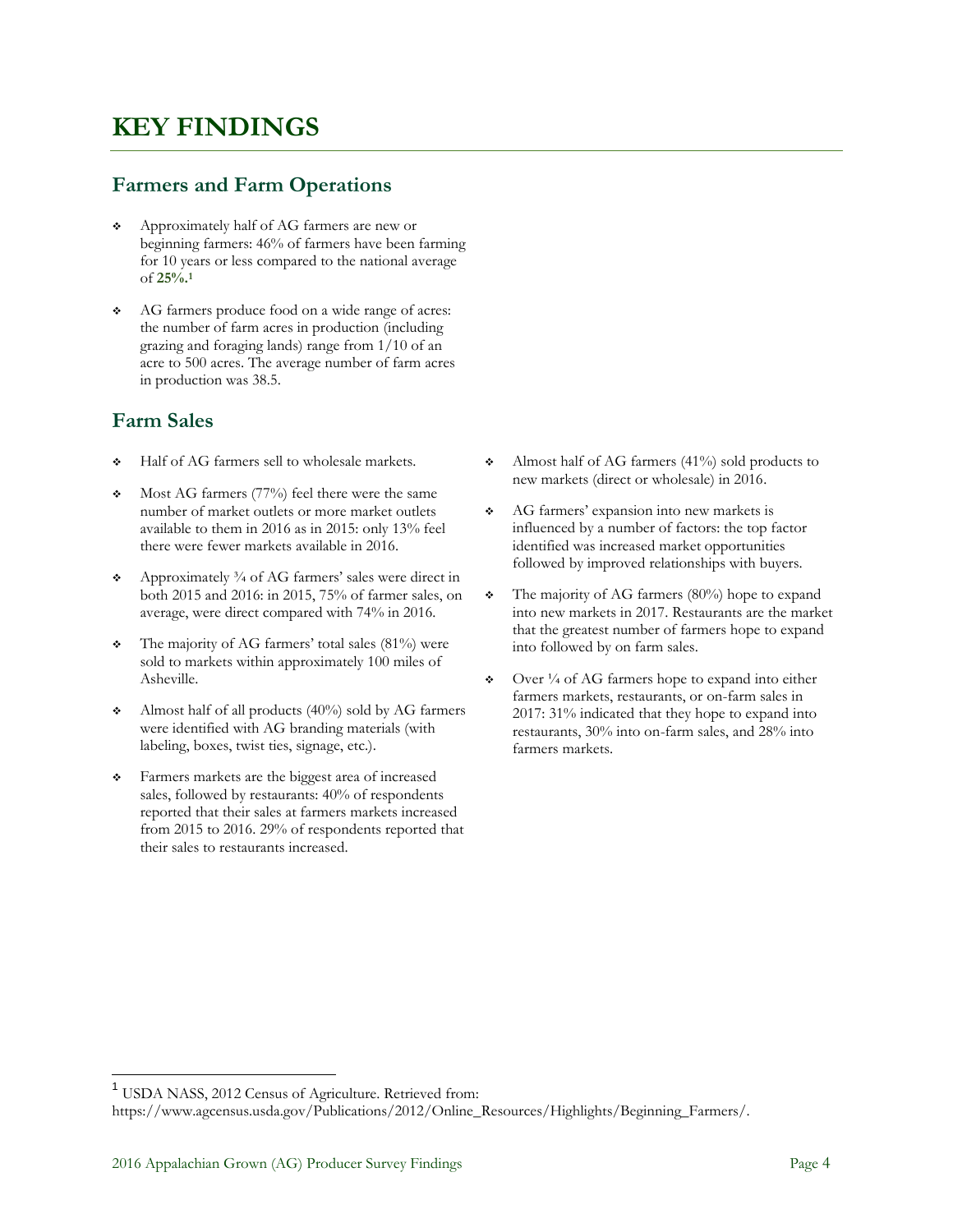### **Interactions with Customers**

- Approximately **1/3** of AG farmers participated in agritourism in 2016: the most common types of agritourism include farm tours followed by on-farm events, u-pick, and field trips.
- Buyers/customers are asking AG farmers for AG products: 44% of respondents indicated that buyers/customers ask them for AG products.

### **Challenges in Selling to Local Markets**

 AG farmers face multiple challenges in selling to local markets: among the most frequently cited challenges are competition with other growers, not having enough product to meet the demand, marketing, time management, and labor challenges.

### **Strategies Farmers Are Using to Address Challenges**

 More than half of AG farmers (57%) offer samples of their products as a strategy for building relationships with customers.

### **Participation in the AG Program**

- AG farmers consider AG promotional to be very important in helping to increase sales: 73% of respondents who have used the AG logo indicated that it is very important or somewhat important.
- AG farmers report that the Local Food Guide (print) is important for increasing farm sales: 72% of respondents who have used the Local Food Guide indicated that it is very important or somewhat important.
- AG farmers feel that the support they receive from ASAP with marketing/promoting their farm and farm products is valuable: of the 91% who received this type of support, 82% ranked it as "very valuable" or "valuable".
- AG farmers use a range of strategies to build relationships with their customers: 80% indicated that they share their farm story. 73% indicated that they use social media.
- AG farmers feel that the support they receive from ASAP with understanding the requirements for selling to new markets, including wholesale and direct markets, is valuable: of the 75 respondents who received this type of support, 76% ranked it as "very valuable" or "valuable".
- AG farmers feel that the support they receive from ASAP with connecting to buyers is valuable: of the 73 respondents who received this type of support, 70% ranked it as "very valuable" or "valuable".
- AG farmers considered ASAP's 2016 Business of Farming Conference to be valuable to their farm business: of the 34 respondents who attended the conference, 68% ranked it as "very valuable" or "valuable."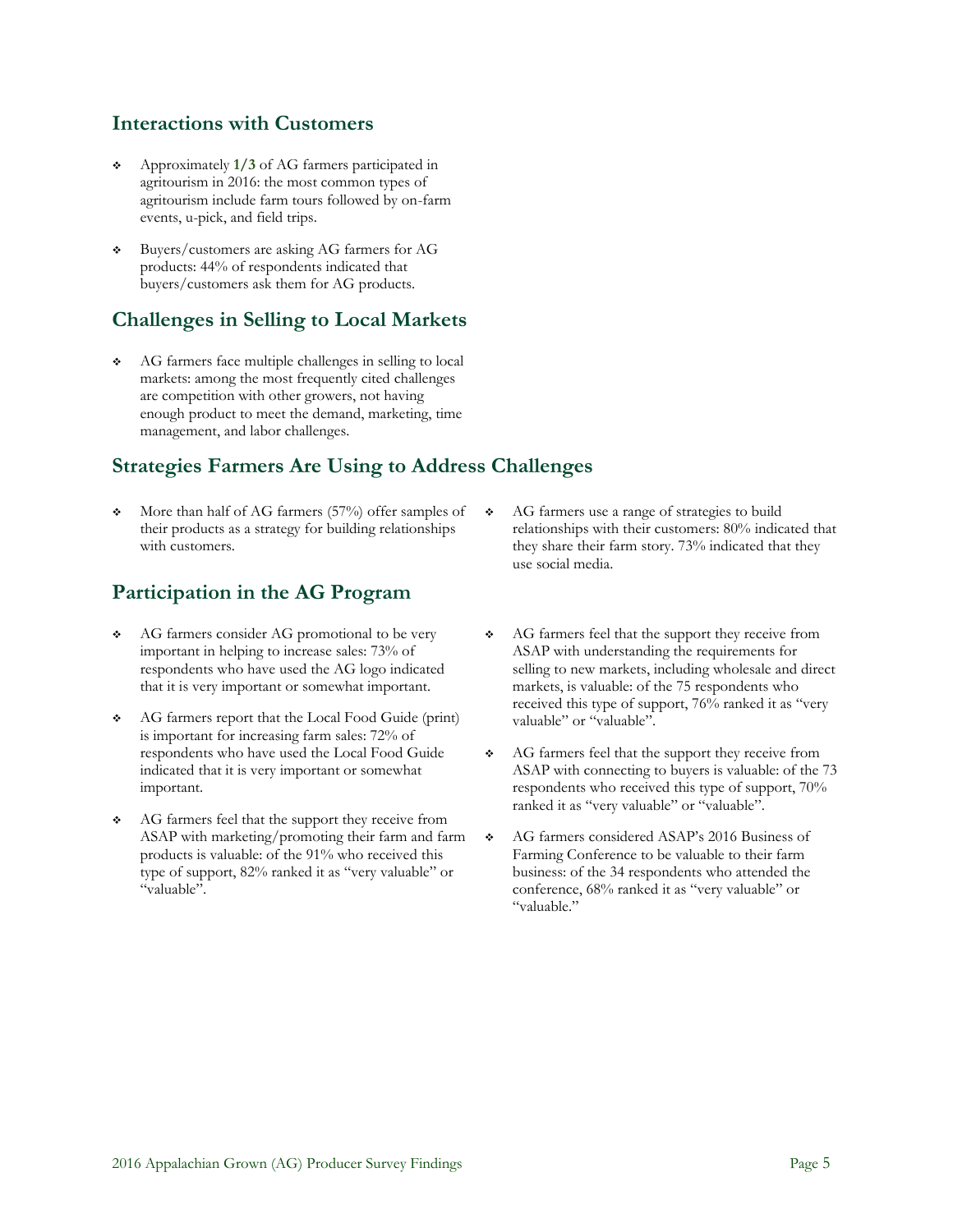### **SUMMARY OF KEY FINDINGS OVER THE LAST 4 YEARS**

|                                                                                       | $20\overline{13}$ | $20\overline{14}$ | $20\overline{15}$ | 2016             |
|---------------------------------------------------------------------------------------|-------------------|-------------------|-------------------|------------------|
| <b>Farmers and Farm Operations</b>                                                    |                   |                   |                   |                  |
| % of respondents who have been farming for 10 years or less                           | <b>Not</b>        | 52%               | 53.5%             | 46%              |
|                                                                                       | available         | $n = 230$         | $n = 209$         | $n = 252$        |
| % of respondents who fit the USDA's definition of a limited resource farm             | 61%               | 40%               | 38%               | 34%              |
|                                                                                       | $n = 203$         | $n = 230$         | $n = 210$         | $n = 252$        |
| % of respondents currently growing or have grown tobacco                              | 17%               | 14%               | 15%               | 15%              |
|                                                                                       | $n = 225$         | $n = 249$         | $n = 187$         | $n = 253$        |
| % of respondents who are former tobacco quota holders                                 | 17%               | 16%               | 18%               | 31%              |
|                                                                                       | $n = 225$         | $n = 249$         | $n = 187$         | $n = 252$        |
| % of respondents growing on former tobacco land                                       | 29%               | 22%               | 30%               | 17%              |
|                                                                                       | $n = 223$         | $n = 249$         | $n = 186$         | $n = 253$        |
| Average # of farm acres in production (including grazing and foraging lands)          | 27.9              | 30.5              | 37.88             | 38.5             |
|                                                                                       | $n = 201$         | $n = 222$         | $n = 188$         | $n = 245$        |
| <b>Farm Sales</b>                                                                     |                   |                   |                   |                  |
| % of respondents who indicated that there are fewer market outlets available in the   | $5\%$             | $5\%$             | $4\frac{0}{0}$    | 13%              |
| current year than in the previous year                                                | $n = 218$         | $n = 234$         | $n = 212$         | $n = 231$        |
| Average % of respondents' sales that were sold to local markets (within approximately | $77\%$            | 81%               | 77%               | 81%              |
| 100 miles of Asheville)                                                               | $n = 166$         | $n = 191$         | $n = 186$         | $n = 191$        |
| Average % of respondents' total products that were identified as AG                   | N/A               | N/A               | 47%<br>$n = 190$  | 40%<br>$n = 223$ |
| <b>Interactions With Customers</b>                                                    |                   |                   |                   |                  |
| % of respondents who reported that their customers specifically asked for AG          | 28%               | 20%               | 68%               | 44%              |
| certified products                                                                    | $n = 227$         | $n = 255$         | $n = 218$         | $n = 226$        |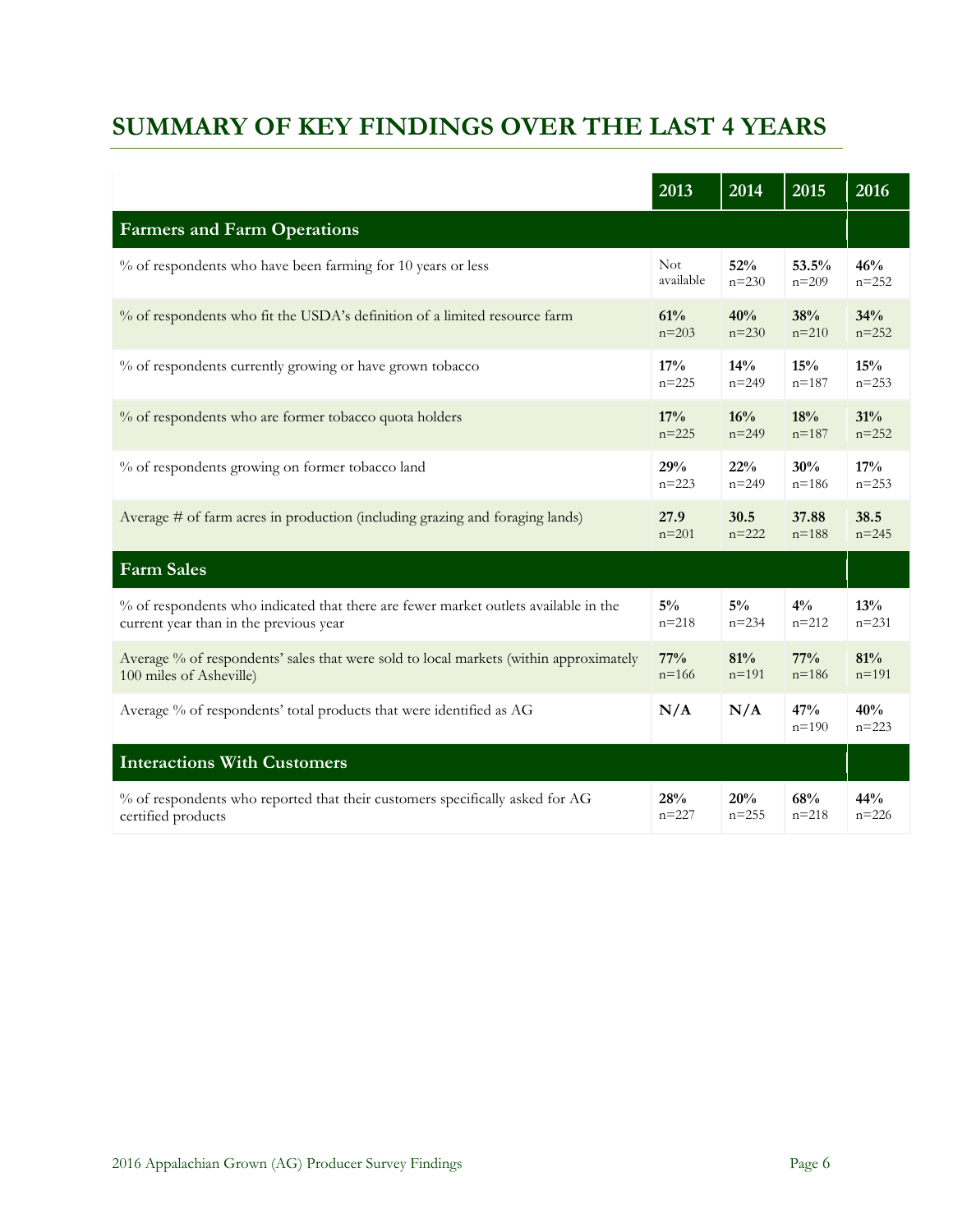### **OVERVIEW OF SURVEY RESPONDENTS**

- $\bullet$  The majority of respondents (64%) have been AG certified and/or listed in ASAP's Local Food Guide for at least 3 years. 27% have been AG certified and/or listed in ASAP's Local Food Guide for 1 to less than 3 years and 9% for less than 1 year.
- Over ¾ of respondents farm in North Carolina.
- \* The largest number of respondents farm in Buncombe County (40 farms).

### **FINDINGS**

### **Farms and Farm Operations**





# **34% of farmers fit the definition of a Limited Resource Farm (n=252)**

A Limited Resource Farmer, Rancher, or Forest Owner is a person with direct or indirect gross farm sales not more than \$173,600 (for FY 2016) in each of the previous two years AND a person with a total household income at or below the national poverty level for a family of four (\$24,300) or less than 50% of county median household income in each of the previous two years.

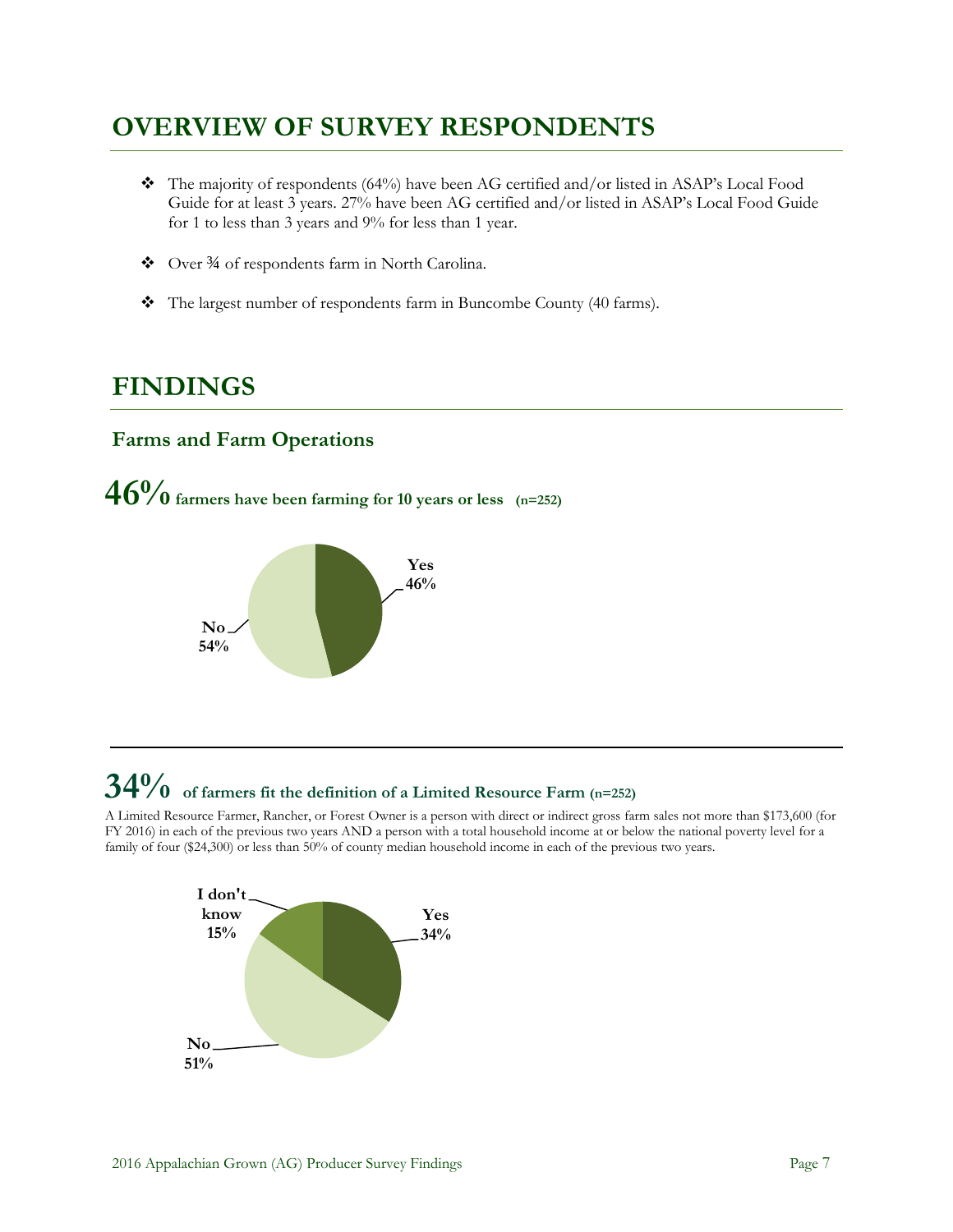









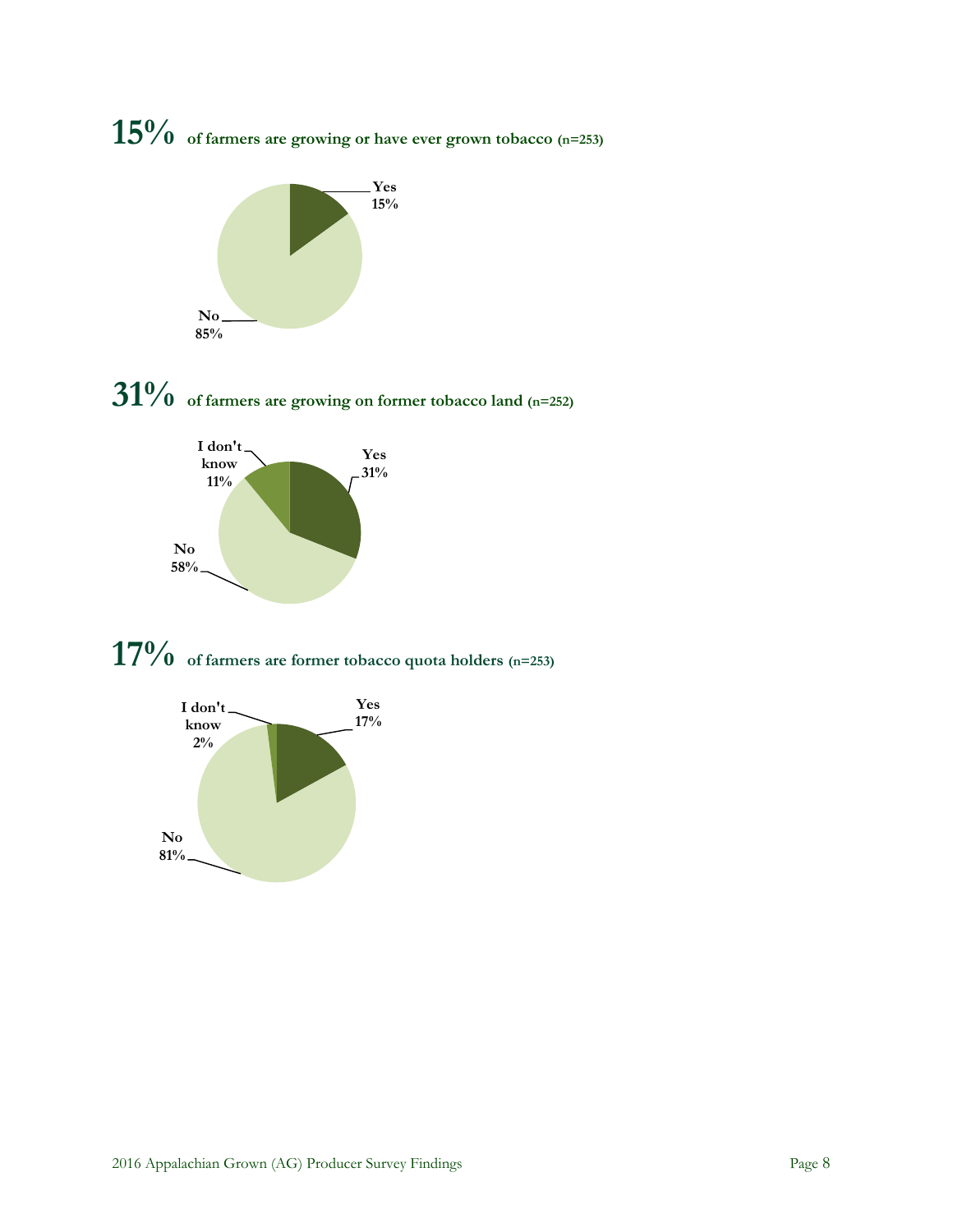#### **Farm Sales**





**38% of farmers' sales were wholesale in 201<sup>6</sup> (n=220)**

**36% of farmers believe there are more market outlets to sell their products in 2015 than in 2014 (n=231)**



**41% of farmers expanded into new markets (direct or wholesale) in 2016 (n=224)**

**81% of farmers' total products were sold to markets within approximately 100 miles of Asheville (n=213)**

**40% of farmers' total products were identified as AG (n=223)**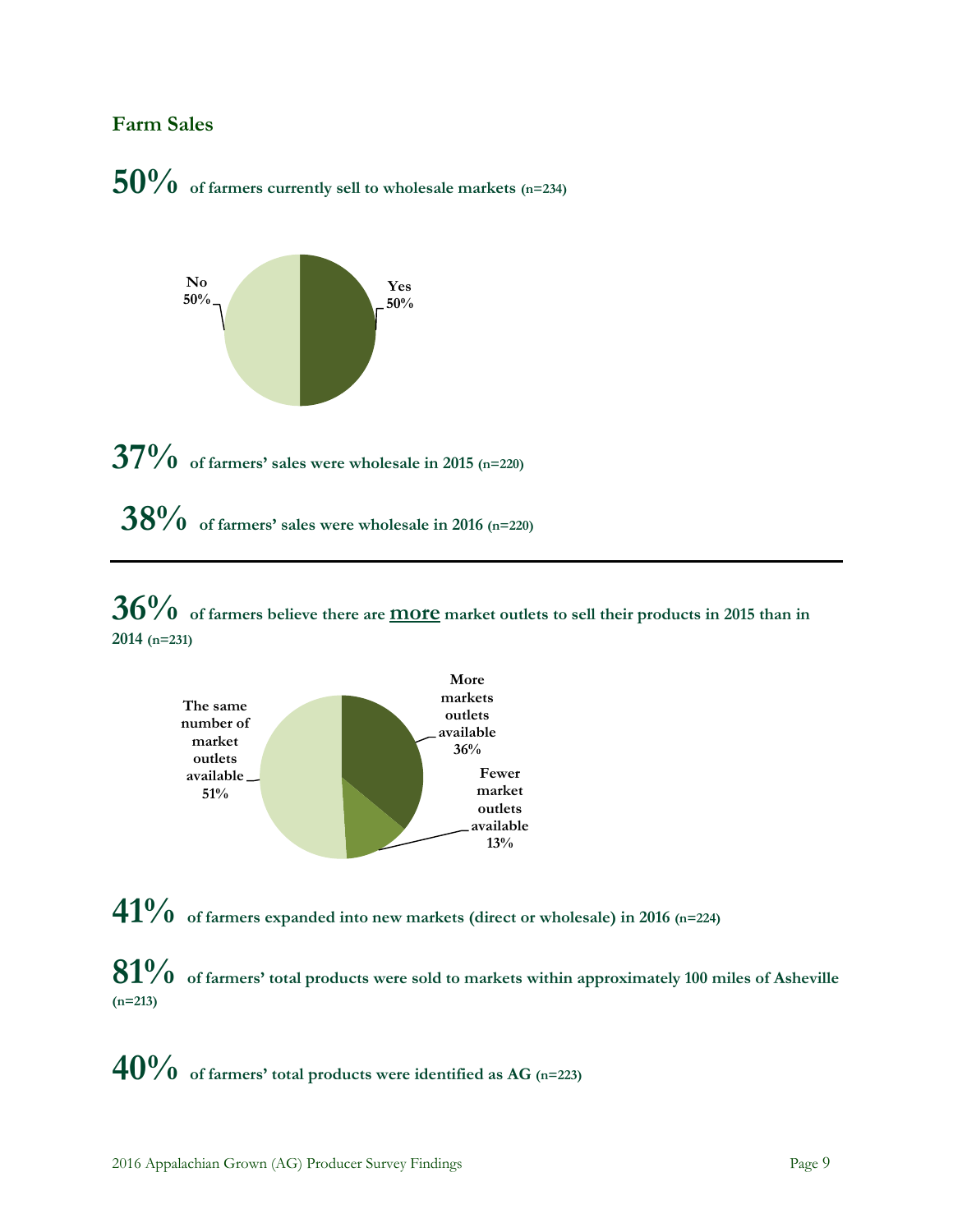

#### **Factors that influenced farmers' expansion into new markets in 2016 (n=186)**



**Markets that farmers hope to expand into in 2017 (n=220)**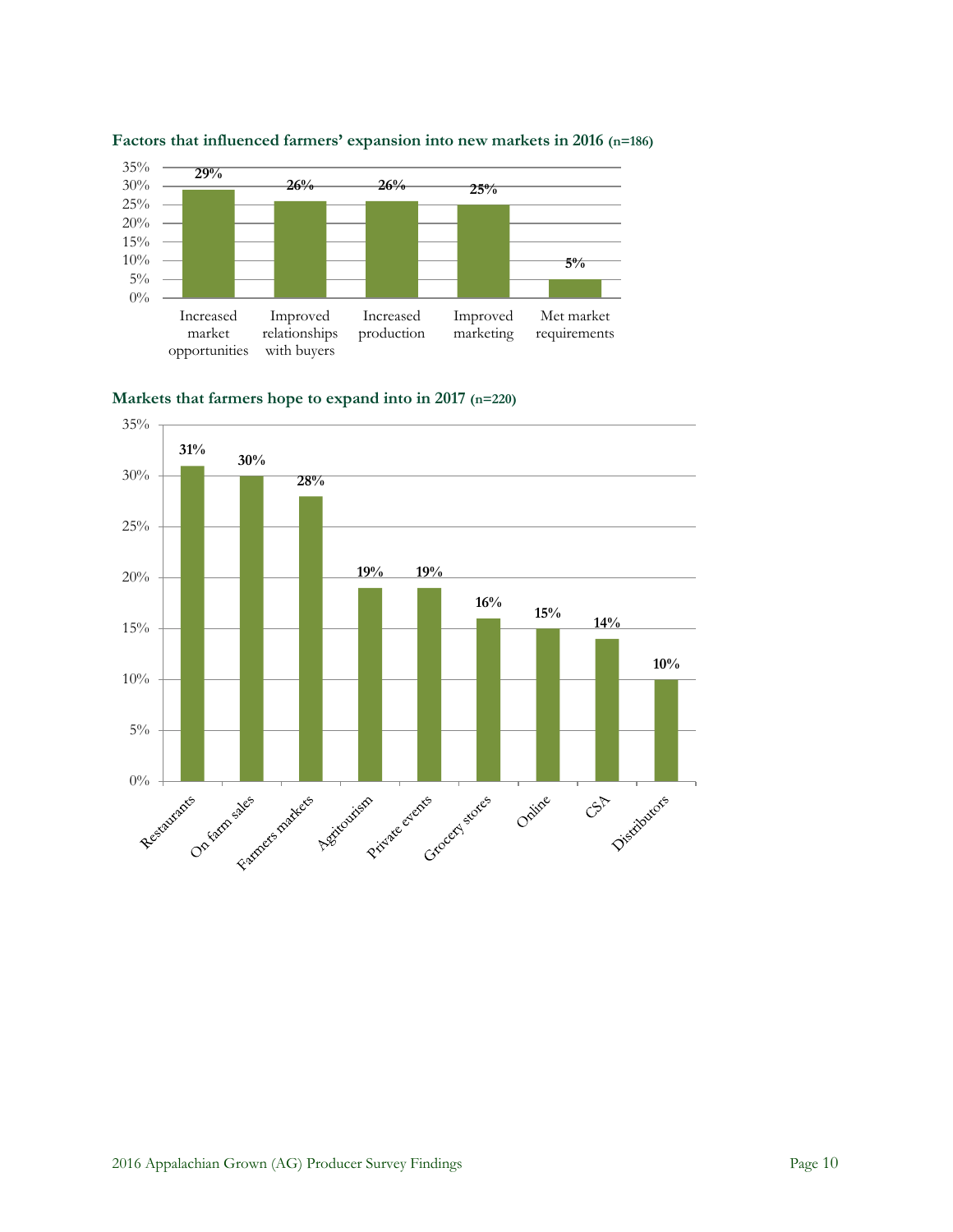



### **Customer Interactions**



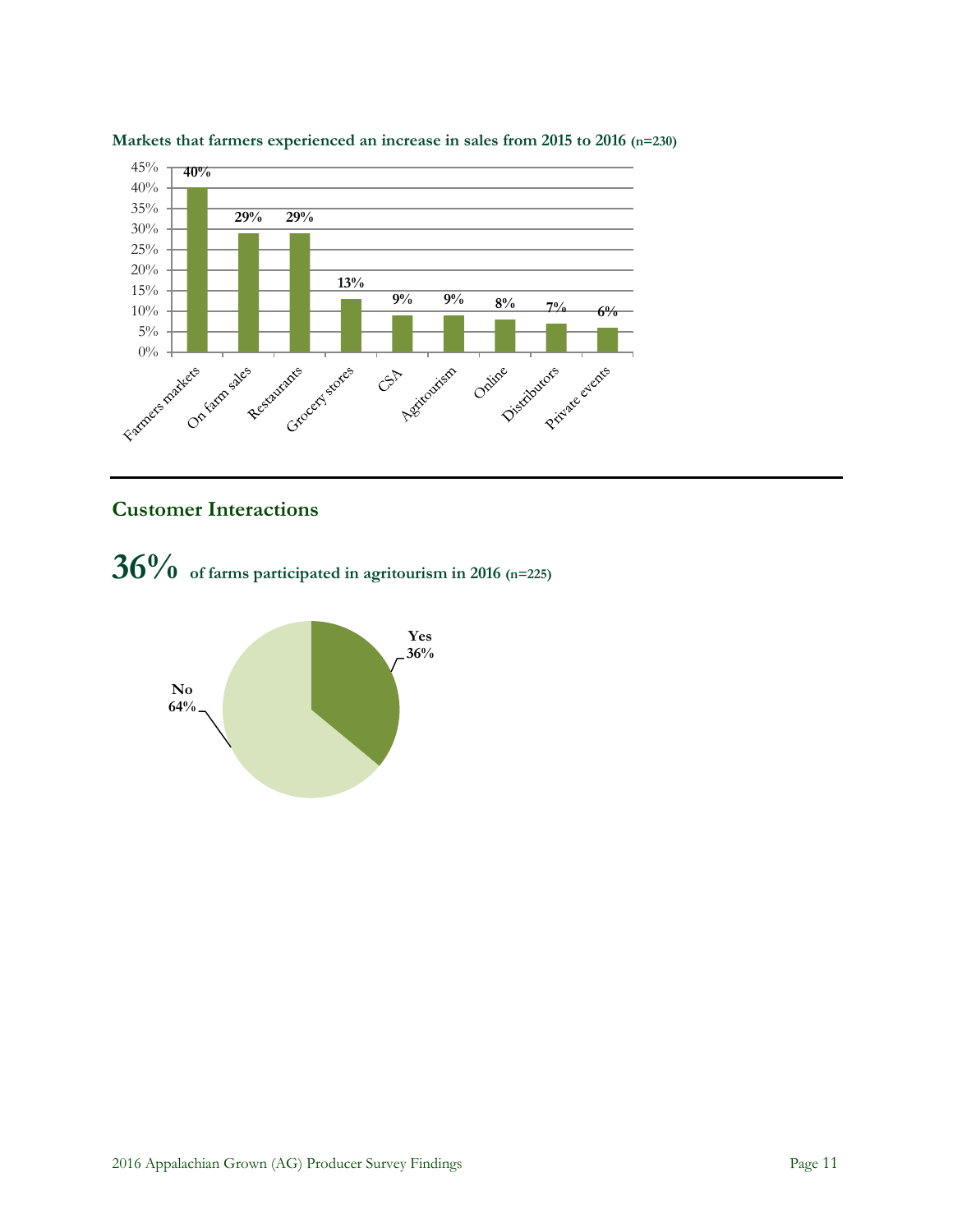### **Challenges Farmers Are Facing**

| <b>Emergent Theme</b>                            | <b>Illustrative Quotes</b>                                                                                                                          |
|--------------------------------------------------|-----------------------------------------------------------------------------------------------------------------------------------------------------|
| Competition with other growers $(n=20)$          | "Increasing and improving competition."                                                                                                             |
| Not having enough product/unable to meet         | "Not enough product."                                                                                                                               |
| demand $(n=15)$                                  | "We don't have enough of some things to meet the<br>demand."                                                                                        |
| Marketing $(n=14)$                               | "Time for marketing."                                                                                                                               |
|                                                  | "Getting my name out there and being recognized."                                                                                                   |
|                                                  | "Lack of exposure, but improving."                                                                                                                  |
| Time management $(n=12)$                         | "Time to develop relationships and delivering."                                                                                                     |
|                                                  | "Making time to get our product known."                                                                                                             |
| Labor challenges $(n=9)$                         | "Labor shortage."                                                                                                                                   |
|                                                  | "We have one full-time farmer who is doing all the<br>labor/making all the deliveries."                                                             |
| Determining a fair price for products $(n=8)$    | "Getting a fair price."                                                                                                                             |
|                                                  | "Determining a wholesale price."                                                                                                                    |
| Building customer relationships $(n=8)$          | "Customers knowing I exist."                                                                                                                        |
|                                                  | "Maintaining a stable customer base."                                                                                                               |
| <b>Selling at market</b> $(n=6)$                 | "Just getting access to tailgate markets."                                                                                                          |
|                                                  | "Access restrictions to tailgate markets."                                                                                                          |
| Need to educate the public on farming $(n=6)$    | "Teaching the public about local grown value added<br>production."                                                                                  |
|                                                  | "Think there is still a lot of growth potential in<br>building the culture around local food, especially<br>with younger and minority communities." |
| Transportation of product/distribution (n=6)     | "Ability to move products when they are ready to<br>pick."                                                                                          |
|                                                  | "Temperature controlled distribution."                                                                                                              |
| Customers unwilling to pay the true cost $(n=5)$ | "People saying that my product is overpriced."                                                                                                      |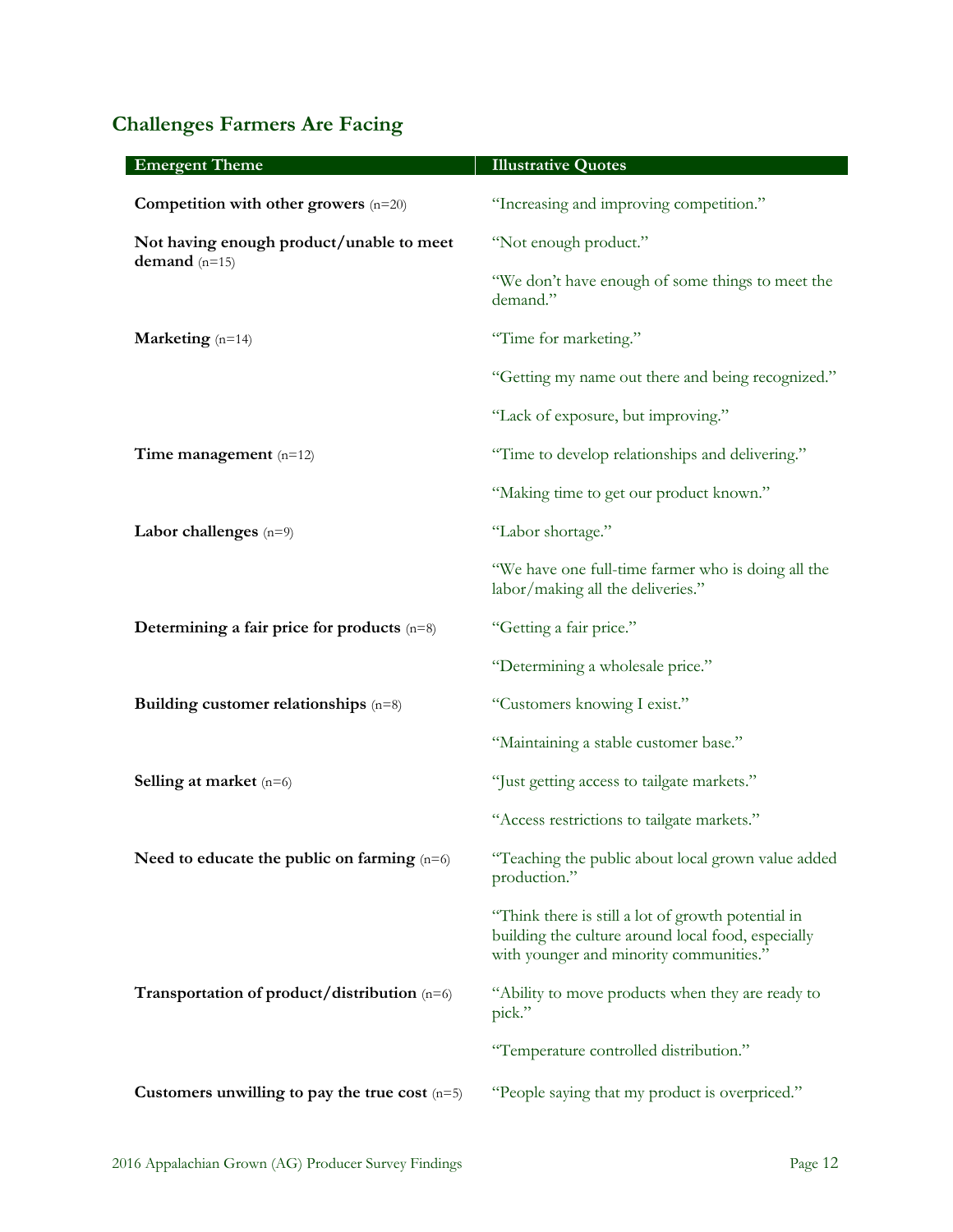"Cheap prices for like products at grocery stores."

**Weather** (n=5) **High cost of farming** (n=4) **Growing/production challenges** (n=4) **Fluctuations in demand** (n=4) **False claims of local** (n=2)

### **Strategies Farmers Are Using to Address Challenges**

# **80% of farms are sharing their farm story as a way to build relationships with customers (n=220)**



#### **Other**

|                                    | $n =$ |
|------------------------------------|-------|
| Strong customer relations          | 8     |
| Offering high quality products     |       |
| Outreach                           |       |
| Educational opportunities          |       |
| Online presence                    |       |
| Marketing                          |       |
| Sharing information with customers | っ     |
| Certifications                     |       |

### **Participation in the Appalachian Grown Program**

|                                  | % of farmers who ranked the promotional material | $n =$ |
|----------------------------------|--------------------------------------------------|-------|
|                                  | as "very important" or important"                |       |
| ASAP's Local Food Guide (print)  | 72%                                              | 186   |
| AG Logo on Custom Farm Marketing | 73%                                              | 169   |
| AG Branded Packaging Materials   | 71%                                              | 168   |
| ASAP's Local Food Guide (online) | 70%                                              | 205   |
| AG Farmer Profiles               | $67\%$                                           | 174   |
| <b>AG Product Stickers</b>       | $62\%$                                           | 157   |
| Wholesale Local Food Guide       | 56%                                              | 157   |